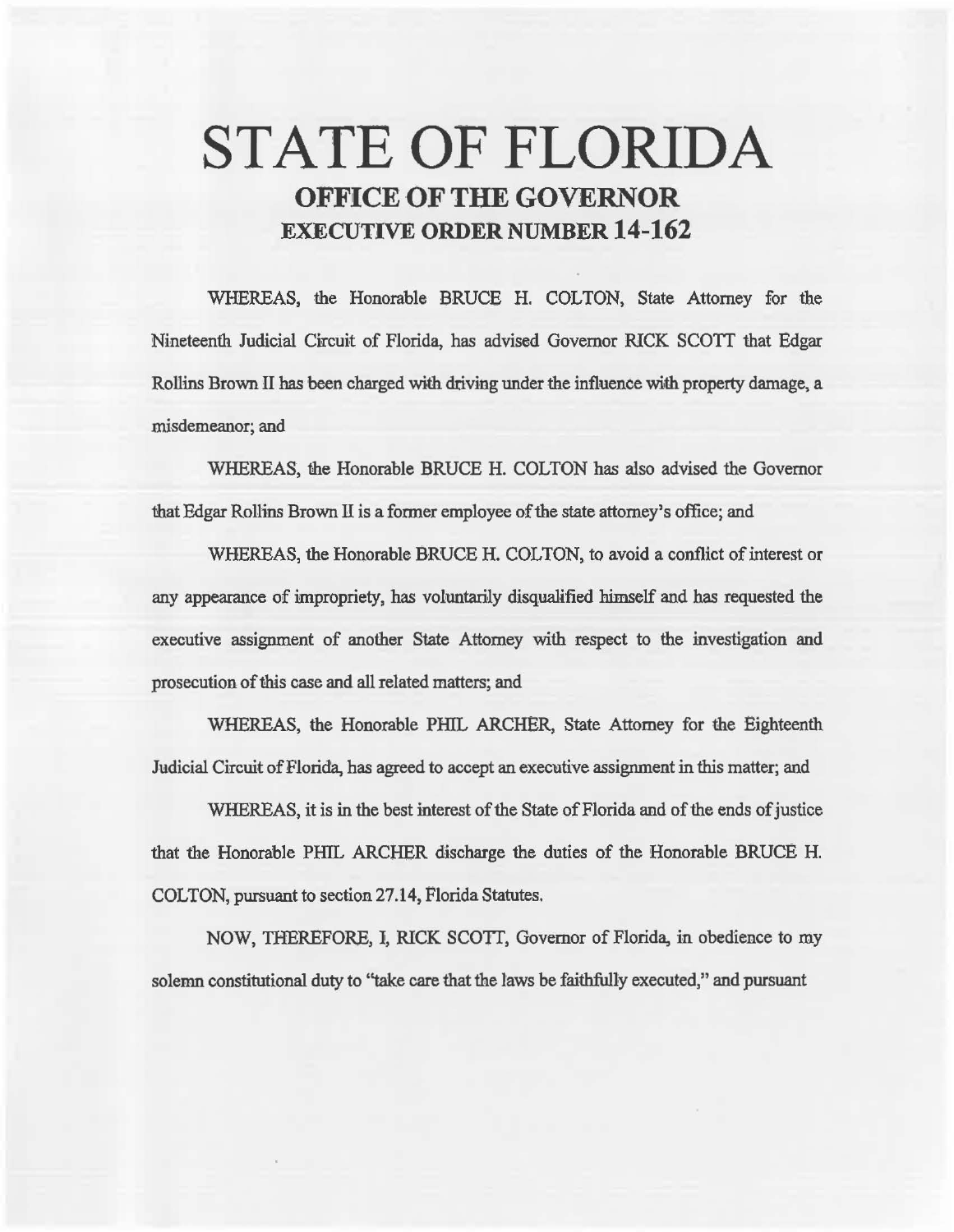to the Constitution and laws of the State of Florida, issue the following Executive Order, effective immediately:

## Section l.

The Honorable PHIL ARCHER, State Attorney for the Eighteenth Judicial Circuit of Florida, referred to as the "Assigned State Attorney,'' is assigned to discharge the duties of the Honorable BRUCE H. COLTON, State Attorney for the Nineteenth Judicial Circuit of Florida, as they relate to the investigation, prosecution and a1l matters related to Edgar Rollins Brown II.

## Section 2.

The Assigned State Attorney or one or more Assistant State Attorneys and Investigators, who have been designated by the Assigned State Attorney, shall proceed immediately to the Nineteenth Judicial Circuit of Florida, and are vested with the authority to perform the duties prescribed herein.

### Section 3.

All residents of the Nineteenth Judicial Circuit are requested, and all public officials are directed, to cooperate and render whatever assistance is necessary to the Assigned State Attorney, so that justice may be served.

## Section 4.

The period of this Executive Assignment shall be for one  $(1)$  year, to and including May 8, 2015.